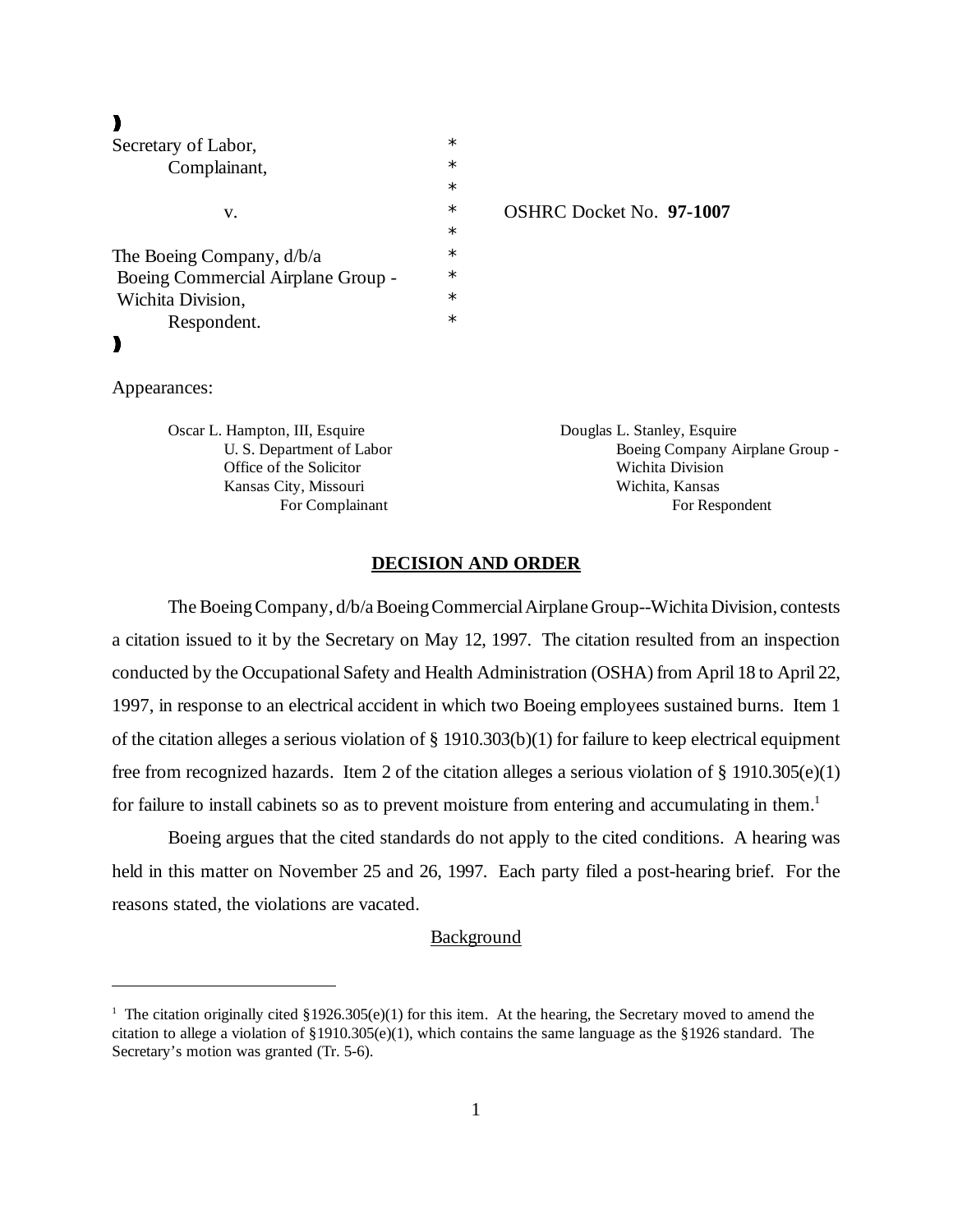Boeing operates a large aircraft manufacturing facility in Wichita, Kansas. Boeing maintains an extensive electrical transmission and distribution system. Boeing accepts power from Kansas Gas & Electric (KG & E) at 138,000 volts (138 kv) at two of its substations: the Boeing Substation and the Stearman Substation (Exh. R-2, R-3). The Stearman Substation operates as the primary supplier of electricity to the Boeing transmission and distribution system, and the Boeing Substation operates as a back-up substation to Stearman. The Boeing and the Stearman Substations transform the power from 138 kv to 69 kv and transmit the 69 kv power to six primary substations. Boeing owns and maintains the 138 kv to 69 kv transformers at the Boeing and Stearman Substations (Tr. 298-301, 318).

The six primary substations are the High Bay Substation, the MPF Substation, the MacArthur Substation, the Generator Substation, the BCS Substation, and the Engineering Substation. These six substations transform the power received at 69 kv to 12.47 kv and transmit the 12.47 kv to over 160 secondary substations located throughout the Boeing facility. The secondary substations transfer the power from 12.47 kv to electrical loads that are usable for equipment, typically 480 volts, and distribute that power to buildings located throughout the Boeing facility (Tr. 302-303, 321).

The High Bay Substation contains five banks of switchgear. The High Bay Substation Bank No. 5 serves twenty secondary substations, which ultimately supply usable electrical power to four separate buildings within the Boeing facility (Tr. 320-324).

On February 27, 1997, Michael Felix, Boeing's facilities manager in the power distribution organization, assigned an electrical crew to inspect the High Bay Substation. The crew consisted of maintenance electricians Douglas Binns and Paul Golden, and electrician specialist James Bazzelle (Tr. 23, 136-138, 178). As specialist, Bazzelle was the supervisor of the group (Tr. 126). Felix assigned the crew to look for moisture that might have accumulated in the switchgear (Tr. 136).

The crew arrived at the High Bay Substation and held a tailgate session (Tr. 67-68). Binns and Bazzelle visually inspected the switchgear. Binns noticed that the door to the E-4 cabinet of the switchgear was rusted and there was water on the inside of the viewing window of the E-4 door (Exh. C-1; Tr. 76, 147).

After completing their visual inspection of the switchgear, Binns and Bazzelle asked Golden to unbolt the door of the E-7 cabinet. Golden did this using a cordless drill (Exh. C-10; Tr. 69).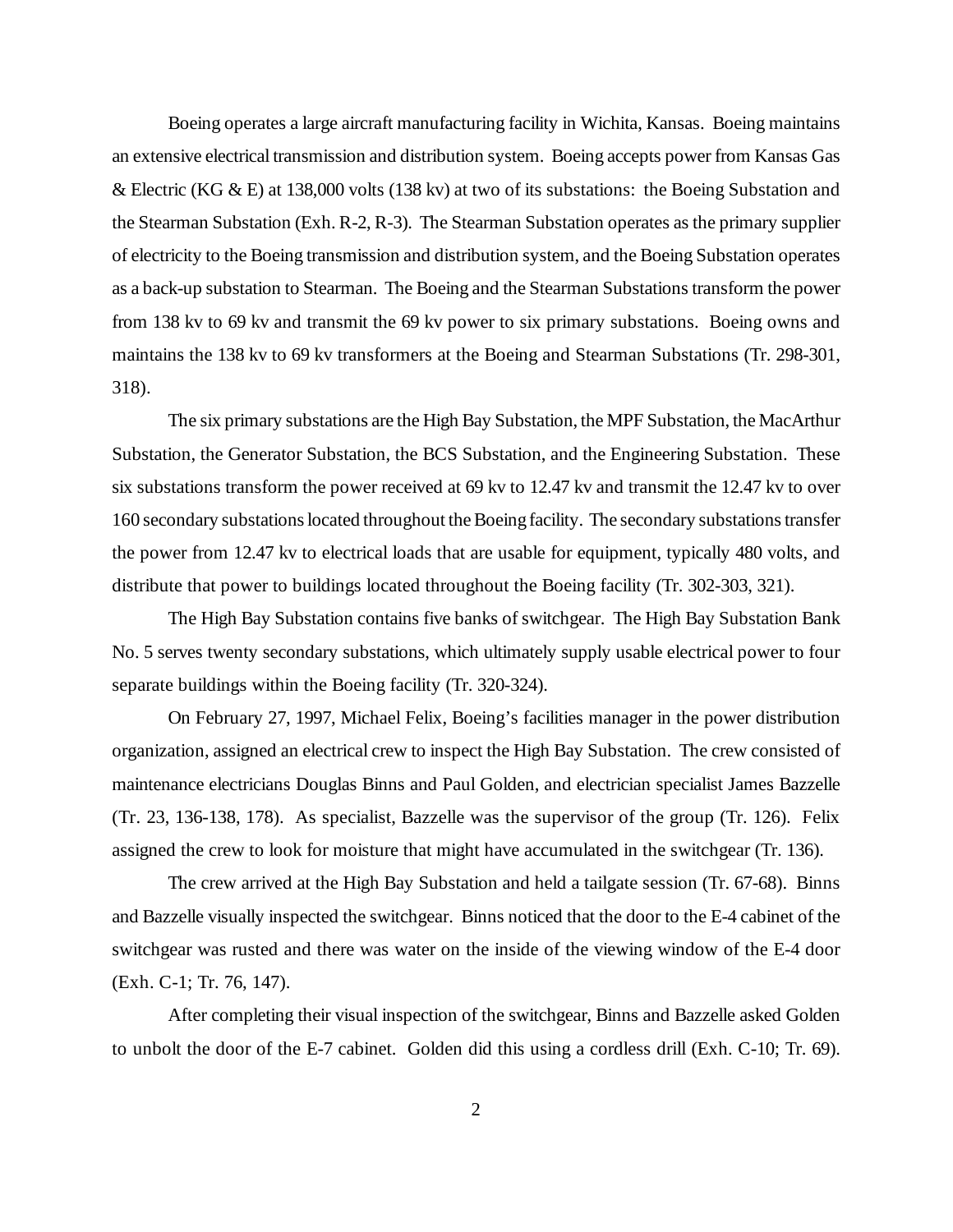Binns and Bazzelle noted an accumulation of dirt and dust in the cabinet, which had not been cleaned in six years (Tr. 72).

 Golden next used the cordless drill to unbolt the door to cabinet E-4 (Tr. 69). Bazzelle opened the cabinet door with his left hand, pulling the door open from left to right. Bazzelle stood at the edge of the door, which was fully extended. Binns stood behind and to the right of Bazzelle (Tr. 75-76, 78). Binns tapped Bazzelle on the shoulder with his right hand and started to gesture towards the inside of the cabinet. At that moment, the switchgear blew and sent a fireball out towards Binns and Bazzelle (Tr. 79-80).

Bazzelle sustained second-degree burns to his face and neck (Tr. 150). Binns sustained second-degree burns on his right hand and wrist (Tr. 80-81).

# The Citation

The Secretary alleges that Boeing violated §§ 1910.303(b)(1) and 305(e)(1), which are found in subpart S ("Electrical") of the § 1910 standards. Item 1 alleges a serious violation of § 1910.303(b)(1), which provides in pertinent part:

> Electrical equipment shall be free from recognized hazards that are likely to cause death or serious physical harm to employees.

Item 2 alleges a serious violation of § 1910.305(e)(1), which provides:

Cabinets, cutout boxes, fittings, boxes, and panelboard enclosures in damp or wet locations shall be installed so as to prevent moisture or water from entering and accumulating within the enclosures. In wet locations the enclosures shall be weatherproof.

The Secretary has the burden of proving her case by a preponderance of the evidence.

In order to establish a violation of an occupational safety or health standard, the Secretary has the burden of proving: (a) the applicability of the cited standard, (b) the employer's noncompliance with the standard's terms, (c) employee access to the violative conditions, and (d) the employer's actual or constructive knowledge of the violation (*i.e.,* the employer either knew or, with the exercise of reasonable diligence could have known, of the violative conditions).

*Atlantic Battery Co.,* 16 BNA OSHC 2131, 2138 (No. 90-1747, 1994). Applicability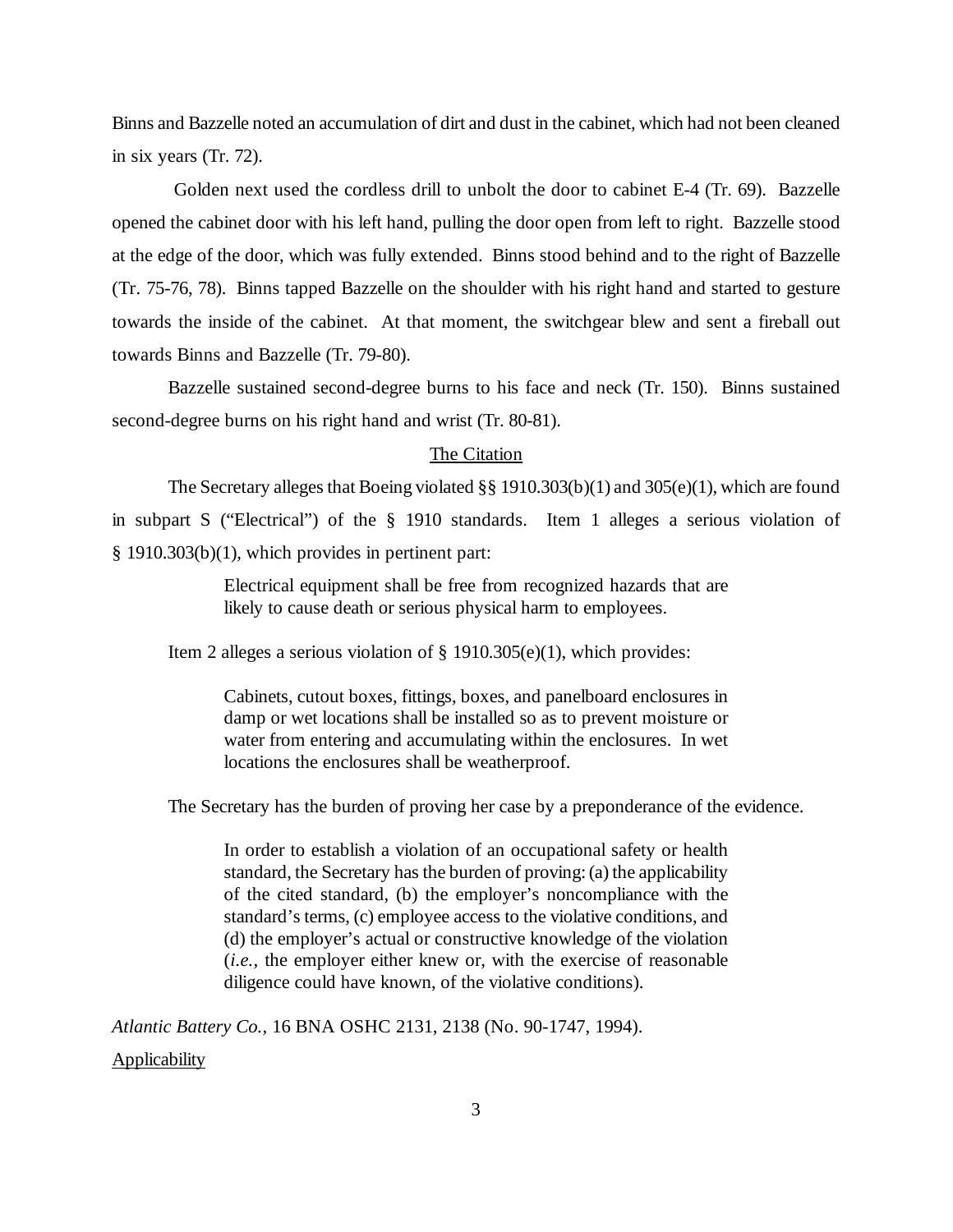Boeing argues that the standards found in subpart S of the § 1910 standards do not apply to

its facilities and operations. Therefore, Boeing contends, items 1 and 2 must be vacated.

Section 1910.302(a)(1), the scope provision for subpart S states (emphasis added):

The provisions of §§ 1910.302 through 1910.308 of this subpart cover electrical installations and utilization equipment installed or used within or on buildings, structures, and other premises, including:

- (i) Yards
- (ii) Carnivals
- (iii) Parking and other lots
- (iv) Mobile homes
- (v) Recreational vehicles
- *(vi) Industrial substations*
- (vii) Conductors that connect the installations to a supply of electricity, and
- (viii) Other outside conductors on the premises

Section 1910.302(a)(2) provides in pertinent part:

The provisions of § 1910.302 through 1910.308 of this subpart do not cover:

(v) Installations under the exclusive control of electric utilities for the purpose of communication or metering; or for the generation, control, transformation, transmission, and distribution of electric energy located in buildings used exclusively by utilities for such purposes or located outdoors on property owned or leased by the utility or on public highways, streets, roads, etc., or outdoors by established rights on private property.

Boeing concedes that reading these two sections together "creates the impression" that industrial substations are covered and installations under the exclusive control of electric utilities are excluded (Boeing's brief, p. 12). Boeing contends, however, that the cited standards are inapplicable to its electrical system. Boeing asserts that the standard that actually covers the cited condition is § 1910.269. Boeing argues that the preambles and histories of subpart S and § 1910.269 must be considered in order to gain an accurate understanding of the sections' coverage.

The electrical standards contained in subpart S were initially adopted from the National Electric Code (NEC) pursuant to a provision of the Occupational Safety and Health Act of 1970 (Act). The Act's provision allowed the Secretary to adopt national consensus and pre-existing federal regulations without using established rulemaking procedures. OSHA incorporated the NEC by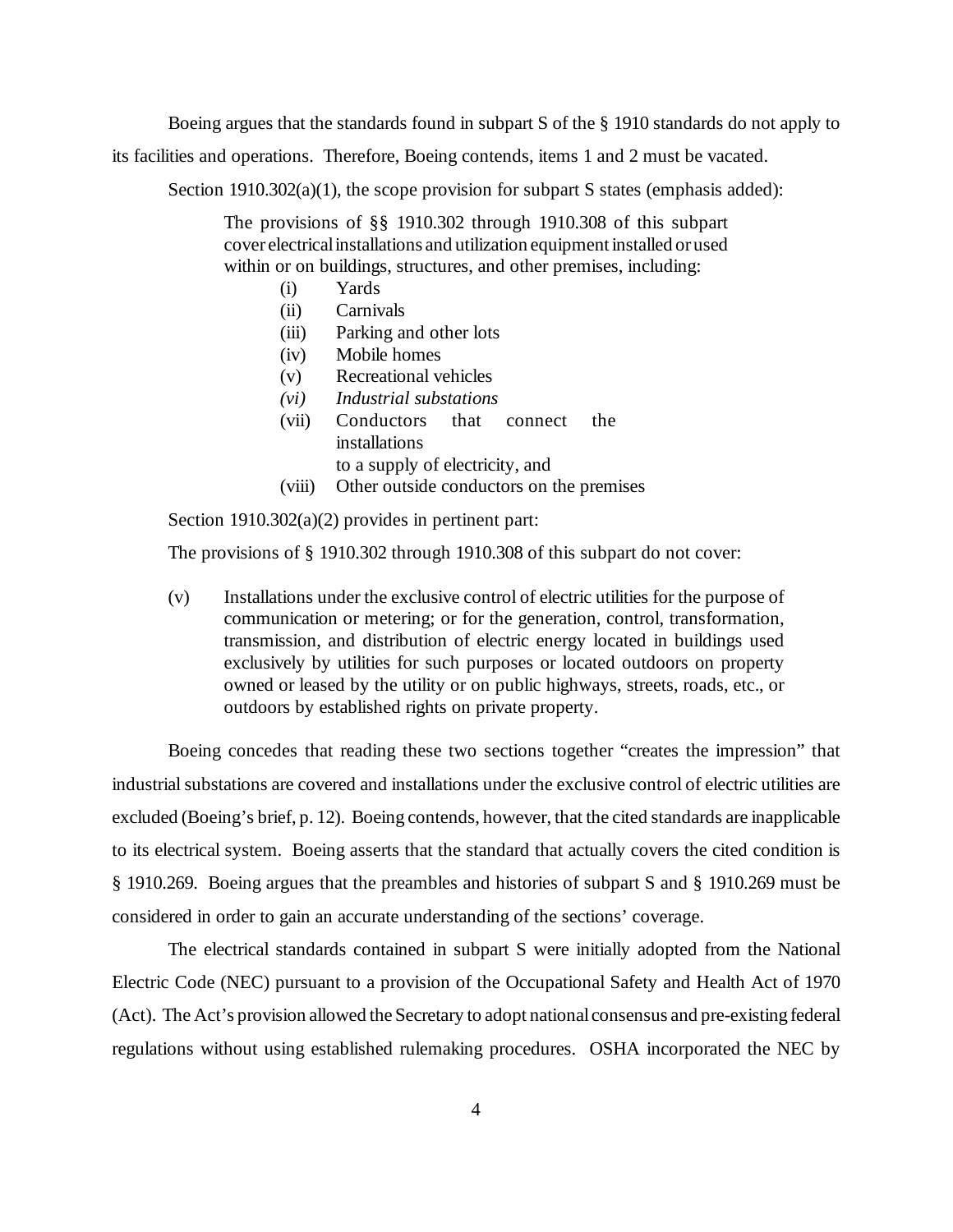reference and by direct adoption of certain provisions into subpart S. In 1979, OSHA decided to revise subpart S. Following notice and comment, OSHA included all the relevant provisions of the NEC in the text of the regulations, eliminating the need to incorporate the code by reference. See 46 Fed. Reg. 4034 (1981).

In 1994, the Secretary promulgated § 1910.269 in order to provide protection to "[e]mployees performing operations or maintenance work on electric power generation, transmission, or distribution installations." 59 Fed. Reg. 4320, 4322 (1994). The provisions contained within § 1910.269 are based upon the National Electrical Safety Code (NESC).

Section 1910.269(a)(1) provides:

This section covers the operation and maintenance of electric power generation, control, transformation, transmission, and distribution lines and equipment. These provisions apply to :

(A) Power generation, transmission, and distribution installations, including related equipment for the purpose of communication or metering, which are accessible only to qualified employees.

The scope provision of § 1910.269 does not differentiate between those installations operated

by a utility and those operated by an industrial facility. A note within § 1910.269 states:

The type of installations covered by this paragraph include the generation, transmission, and distribution installations of electric utilities, as well as equivalent installations of industrial establishments. Supplementary electric generating equipment that is used to supply a workplace for emergency, standby, or similar purposes only is covered under subpart S of this part.

The language of  $\S$  1910.269(a)(1) and the accompanying note indicate that  $\S$  1910.269

governs installations of industrial facilities which are equivalent to those used by electric utilities and which are maintained by qualified employees.

The 1981 preamble to subpart S states that there is no overlap or conflict between the NESC

(which became § 1910.269) and subpart S (46 Fed. Reg. 4034, 4039):

The NEC and OSHA's subpart S do contain provisions which are appropriate for most industrial substations. Such facilities are included in the scope of this standard, because they vary widely in the power and voltage involved and in the type of equipment that is used.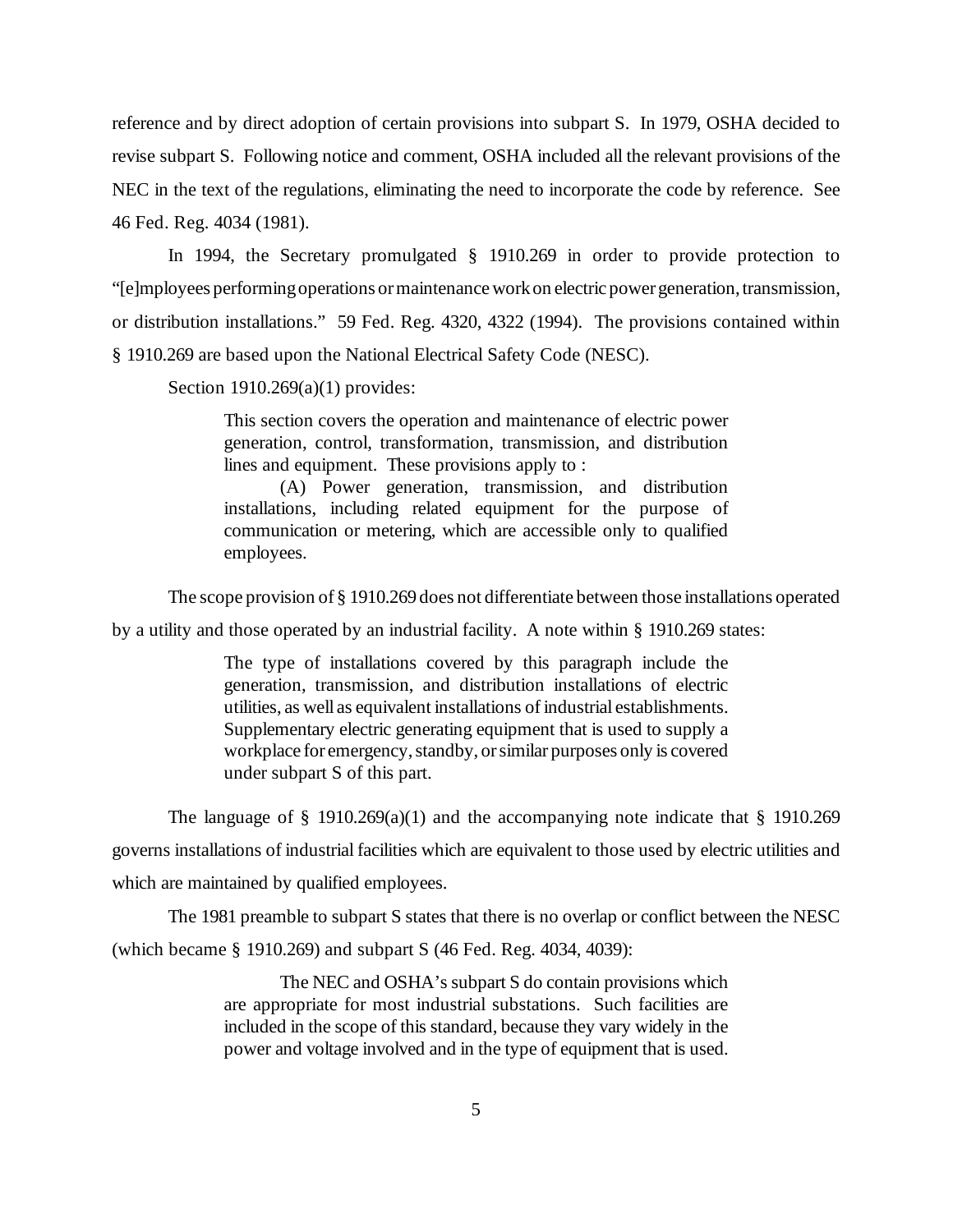While some industrial facilities may only include utility type equipment and operate similarly to a utility, this is not the general case. As a rule utilities operate at much higher voltages and with specially trained employees. In the situations where the industrial operation may be the same as that of an electric utility, there would not be an overlap since [§ 1910.269] contains the provisions which would apply and neither the NEC nor OSHA's subpart S contain provisions which would be applicable. However, since provisions are included in these standards which are appropriate for most industrial substations, these installations have been included in the scope of the final rule.

According to the preamble to subpart S, where an industrial substation operates at voltages equivalent to those used by utilities and is serviced by specially trained personnel, subpart S does not apply. The preamble to § 1910.269 complements the preamble to subpart S (59 Fed. Reg. 4320):

> The existing electrical regulations contained in subpart S of the General Industry Standards address electric utilization systems- installations of electric conductors and equipment which uses electric energy for mechanical, chemical, heating, lighting, or similar purposes. Subpart S protects most employees from the hazards associated with electric utilization equipment and with the premises wiring that supplies this equipment. However, subpart S does not contain requirements protecting employees from hazards arising out of the operation or maintenance of electric power generation, transmission, or distribution installations.

The Secretary argues that, because Boeing's electrical system does not generate power (Tr. 213-215, 386-387), § 1910.269 cannot apply to it. Appendix A-1 to § 1910.269 provides a flow chart. The initial question the flow chart asks is, "Is this an electric power generation, transmission, or distribution installation?" If the answer is "no," the reader is directed to §§ 1910.302 through 1910.308. If the answer is "yes," the next question the flow chart asks is, "Is it a generation installation?" If the answer is "yes," the reader is directed to § 1910.269(v) ("Power generation"). If the answer is "no," (as in the instant case) the reader is directed to § 1910.269(u) ("Substations"). As the flow chart makes clear, § 1920.269 contemplates application to electrical systems that do not generate power. The Secretary is incorrect in asserting that an installation must generate power in order to be covered by § 1910.269.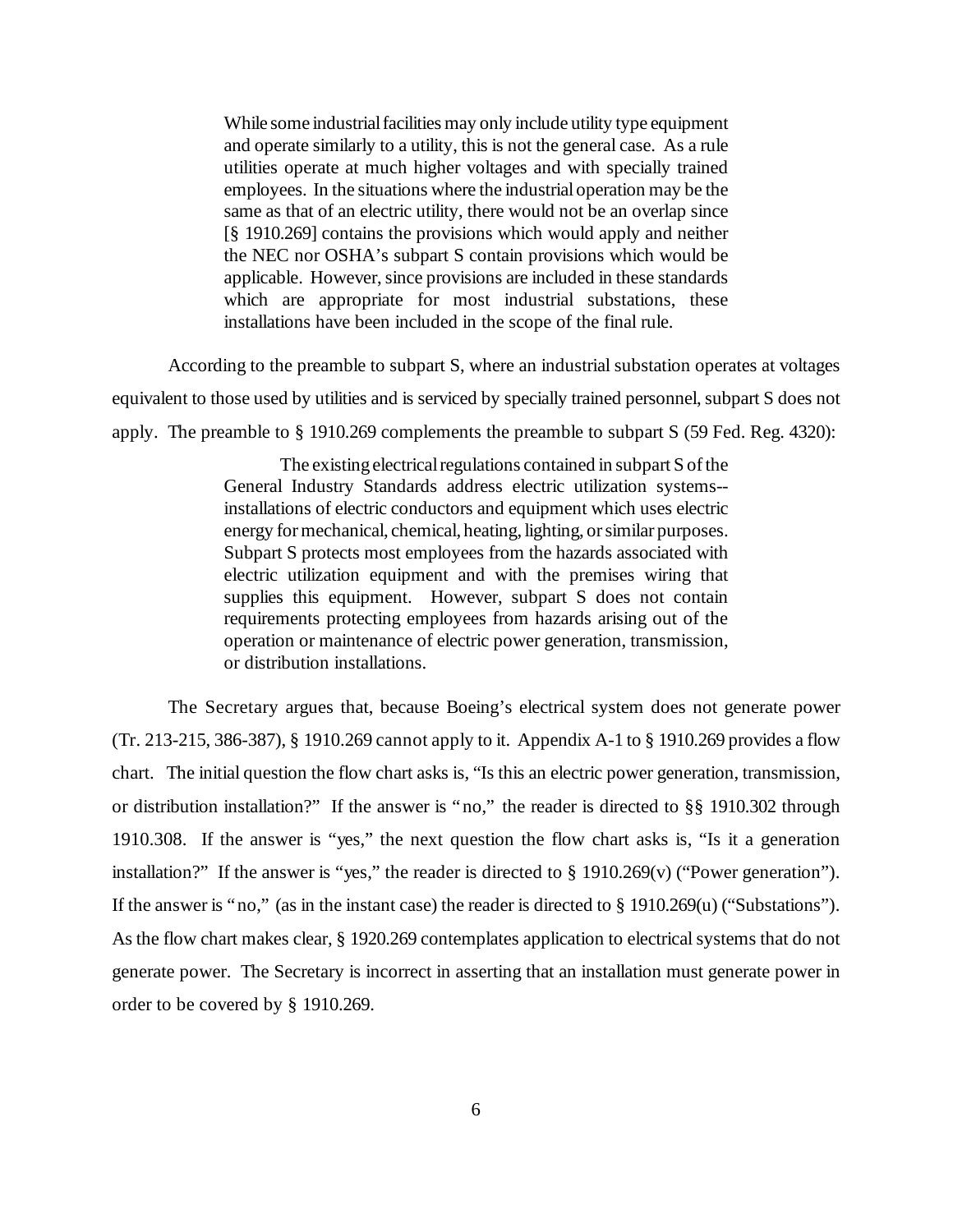The issue of whether § 1910.269 applies to Boeing's electrical system is determined by two criteria: whether Boeing's system uses voltages equivalent to those used by utilities, and whether its system is accessible only to specially trained personnel. The answer to both of these questions is yes.

An electrical transmission system delivers electrical power at high voltages to a substation where it is transformed to a lower voltage level and distributed to the end users. An electrical distribution system delivers the electrical power to the end user at usable voltage levels (Tr. 456-457). The 69 kv portion of Boeing's electrical system is an electrical transmission system. The 69 kv portion consists of the Stearman and Boeing Substations and the 69 kv side of the transformers at the six primary substations (Tr. 453). The 12.47 kv portion of Boeing's electrical system is an electrical distribution system. It consists of the 12.47 kv side of the transformers at the six primary substations and the 12.47 kv side of the transformers within the 160 secondary substations that transform the power to usable levels. These voltages are equivalent to those used by utilities (Tr. 453-457).

Boeing hires electrical power distribution employees to work on its electrical system. The employees must be qualified electricians and they are required to take Boeing's power distribution safety course (Exh. R-20, R-23, Tr. 328-333). The minimum requirements for job applicants include "completion of recognized power instruments and control or mechanical apprenticeship, plus five years related work experience, preferably with a utility company" (Exh. R-23).

Boeing meets the criteria for coverage under § 1910.269, rather than the standards found in subpart S. The cited standards do not apply to Boeing's electrical system. Items 1 and 2 are vacated.

#### FINDINGS OF FACT AND CONCLUSIONS OF LAW

The foregoing decision constitutes the findings of fact and conclusions of law in accordance with Federal Rule of Civil Procedure 52(a).

## ORDER

Based upon the foregoing decision, it is hereby ORDERED that:

Items 1 and 2 of Citation No.1, alleging serious violations of §§ 1910.303(b)(1) and 1910.305(e)(1), are vacated and no penalties are assessed.